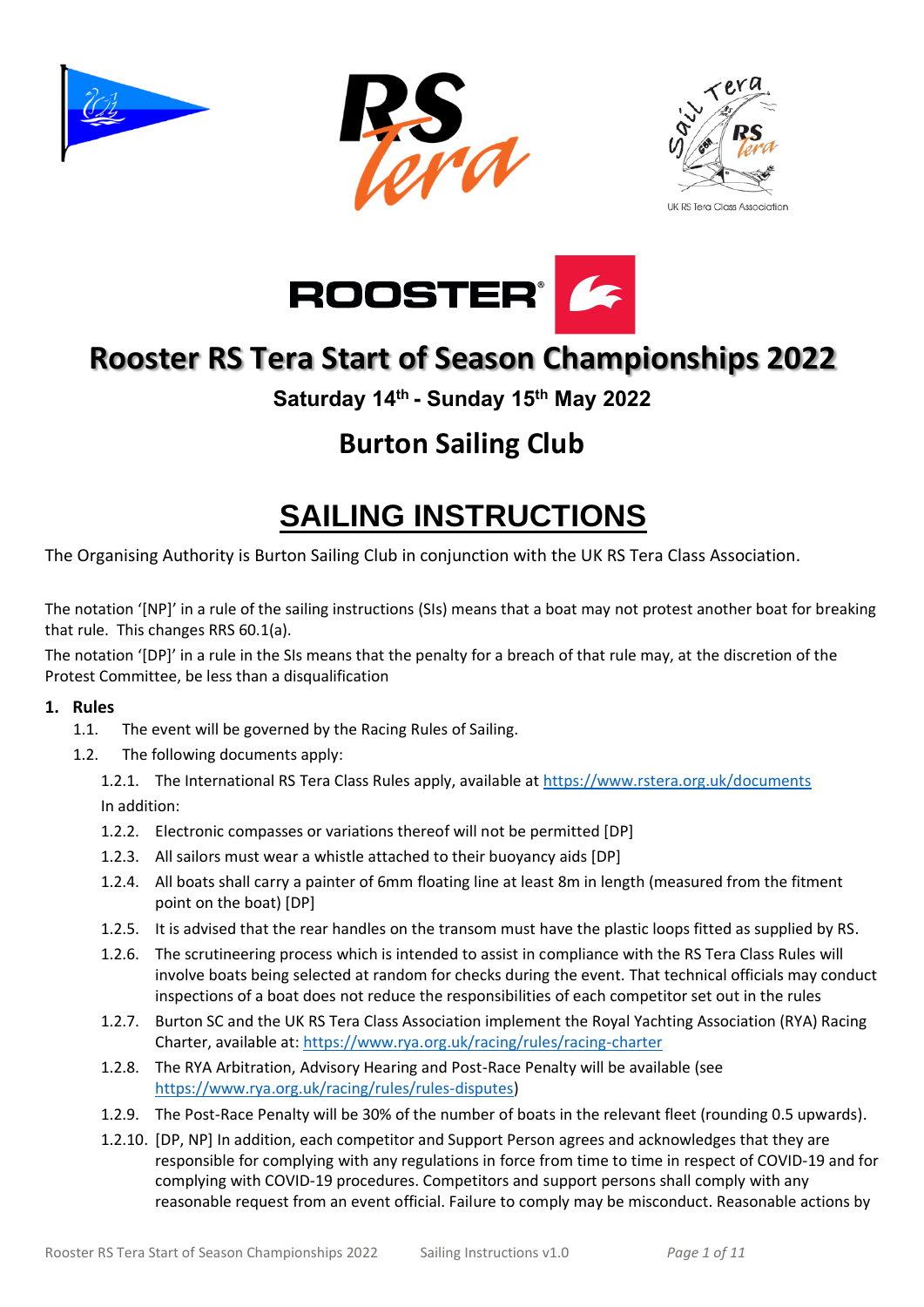event officials to implement COVID-19 guidance, protocols or legislation, even if they later prove to have been unnecessary, are not improper actions or omissions.

- 1.3. RRS 40.1 will apply at all times whilst afloat.
- 1.4. RRS 63.7 is changed so that in the event of a conflict between the Notice of Race and Sailing Instructions, the Sailing Instructions shall prevail.

#### **2. Changes to Sailing Instructions**

Any change to the sailing instructions will be posted at least one hour before the first race in which it will take effect, except that any change to the schedule of races will be posted by 20.00 on the day before it will take effect.

#### **3. Communications with Competitors**

- 3.1. The official noticeboard for the event is at<https://www.rstera.org.uk/start-of-season-2022-notice-board>
- 3.2. A WhatsApp group is established for communications with competitors and shall be regarded as the communication channel for the event.<https://chat.whatsapp.com/HFMe1rIv59cAxtMTcxsztJ> [DP] While racing, except in an emergency, a boat shall not make voice or data transmissions and shall not receive voice or data communication that is not available to all boats.

The notices will also be displayed on the noticeboard outside the Clubhouse.

#### **4. Signals Made Ashore**

- 4.1. Signals made ashore will be displayed on the Clubhouse flagpole except for the Green launch flag which will be flown from the Slipway flagpole.
- 4.2. When flag AP is displayed ashore, '1 minute' is replaced with 'Green Launch Flag' is expected to be displayed approximately 10 minutes after AP is lowered'' in Race Signals AP
	- 4.2.1. [DP] Green Flag with one sound means 'Boats shall not launch until this signal is made. The warning signal will not be made before the scheduled time or less than 10 minutes after Green flag is displayed'

#### **5. Schedule of Races**

5.1. The table below shows the scheduled times for warning signals for each day of the event:

| Day                         | Event                                      | <b>Time</b>                                                           |
|-----------------------------|--------------------------------------------|-----------------------------------------------------------------------|
| Friday 13 <sup>th</sup> May | Online briefing available                  | No later than 12.00                                                   |
| Friday 13th May             | Boat arrival                               | From 14.30                                                            |
| Friday 14th May             | Registration open                          | $18.00 - 20.00$                                                       |
| Saturday 14th May           | Registration open                          | $08.30 - 10.00$                                                       |
| Saturday 14th May           | Sailors briefing – main fleet              | 10.00                                                                 |
| Saturday 14th May           | First warning signal                       | 10.55 for the RS Tera Pro fleet,<br>11.05 for the RS Tera Sport fleet |
| Sunday 15 <sup>th</sup> May | First warning signal                       | 09.55 for the RS Tera Pro fleet,<br>10.05 for the RS Tera Sport fleet |
|                             | Last possible time for a warning<br>signal | 15.00 both fleets                                                     |
| Sunday 15 <sup>th</sup> May | Prizegiving                                | As soon as possible after racing                                      |

- 5.2. Sailors briefing will take place in front of the clubhouse at 10.00am on Saturday, 14<sup>th</sup> May Regatta fleet initial briefing will be advised on registration.
- 5.3. Four races per day are scheduled to be sailed. One extra race per day may be sailed, provided that no fleet becomes more than one race ahead of schedule.
- 5.4. To alert boats that a race or sequence of races will begin soon, the orange starting line flag will be displayed with one sound at least five minutes before a warning signal is made.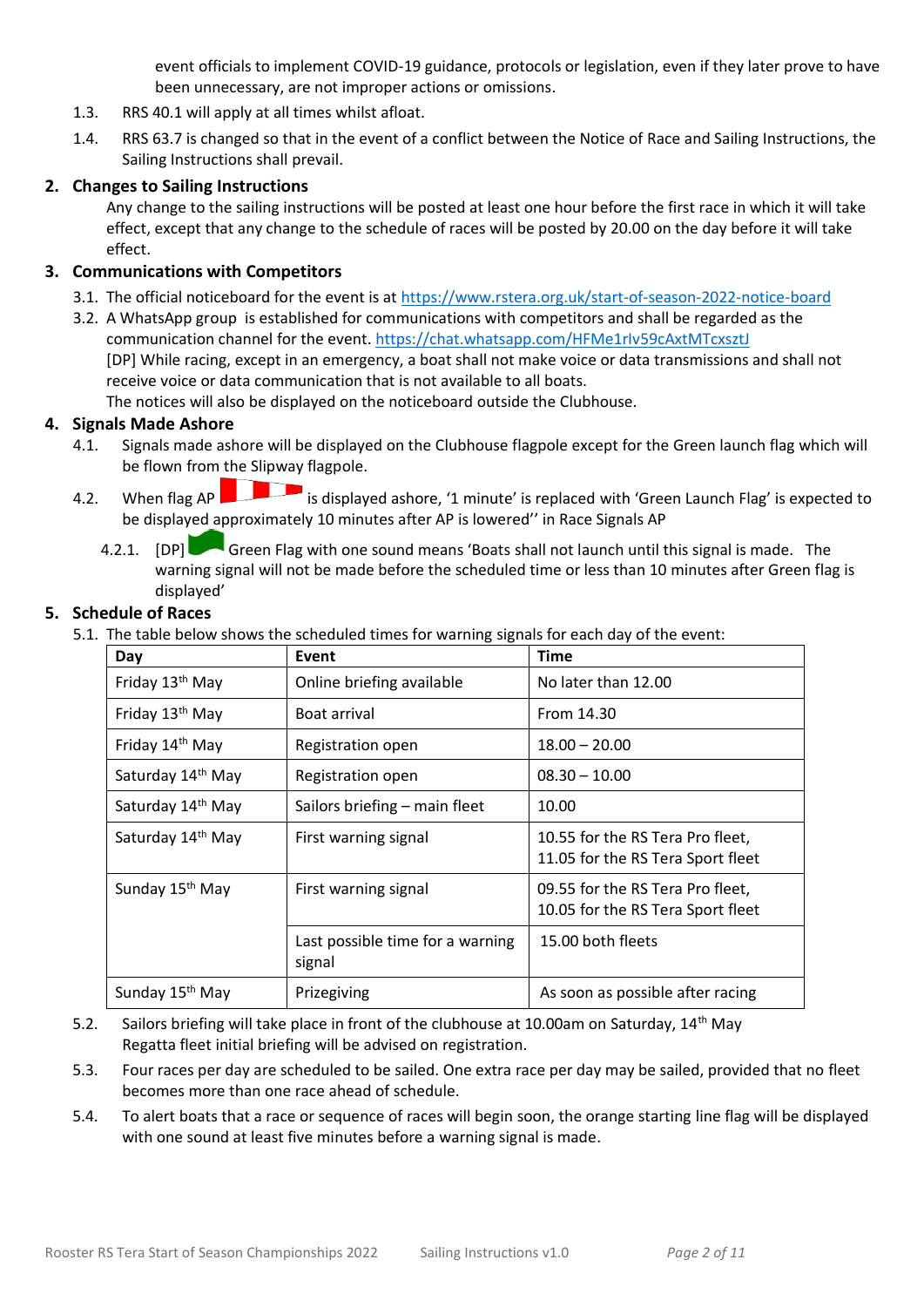#### **6. Class Flags**

The class flag for the RS Tera Pro fleet is a yellow flag with the word 'Pro' in black text.

**PRO SPORT**

The class flag for the RS Tera Sport is a white flag with the word 'Sport' in black text

#### **7. Courses**

- 7.1. The diagrams in SI Addendum A show the courses to be sailed, including the approximate angles between legs, the order in which marks are to be passed, and the side on which each mark is to be left.
- 7.2. No later than the warning signal, the committee boat may display the approximate compass bearing of the first leg.

#### **8. Marks**

Marks will be orange long cylindrical inflatable marks.

The Starting mark will be a danbuoy displaying an orange flag.

The finishing mark will be a danbuoy displaying a blue flag.

#### **9. Obstructions**

The following objects/areas are designated as an obstruction: Water tower adjacent to dam

#### **10. The Start**

- 10.1. Races will be started using RRS 26
- 10.2. The starting line is between a staff displaying an orange flag on the committee boat at the starboard end and the port-end starting mark. The port end starting mark is a danbuoy displaying an orange flag.
- 10.3. [DP] Boats whose warning signal has not been made shall avoid the starting area during the starting sequence for other races.
- 10.4. A boat that does not start within 5 minutes after her starting signal will be scored Did Not Start without a hearing. This changes RRS A5.1 and A5.2
- 10.5. In the main fleets, the PRO fleet will start first, followed by the SPORT fleet.
- 10.6. If there is a general recall **for the PRO fleet**, the SPORT fleet will be started after the restart of the PRO fleet.

### **11. Change of the Next Leg of the Course**

- 11.1. To change the next leg of the course, the race committee will move the original mark or the finishing line to a new position.
- 11.2. Minor mark moves of up to 100m or approximately 5 degrees may be made without a signal. This changes RRS 33

#### **12. The Finish**

- 12.1. The finishing line is between the Committee boat with a blue flag on a staff to port and a danbuoy with a blue flag to starboard.
- 12.2. Scoring other boats:
	- 12.2.1. After the first boat has sailed the course and finished, the race committee may score other boats based on their relative positions at a mark of the course or on a leg of the course.
	- 12.2.2. When a race committee boat displays flag W with two sounds, boats still racing may be finished by this race committee boat.
	- 12.2.3. When a boat is scored in accordance with this instruction, she shall be given score for a place after all boats that have sailed the course and finished. This changes RRS 35, A4 and A5.

#### **13. Time Limits and Target Times**

13.1. The Race Time Limit (see RRS 35), Target Time for the first boat and Finishing Window are show in the table below

| Race Time Limit | <b>Target Time</b> | <b>Finishing Window</b> |
|-----------------|--------------------|-------------------------|
| 60 minutes      | 45 minutes         | 15 minutes              |

13.2. The Finishing Window is the time for boats to finish after the first boat sails the course and finishes. Boats failing to finish within the Finishing Window, and not subsequently retiring, penalized or given redress, will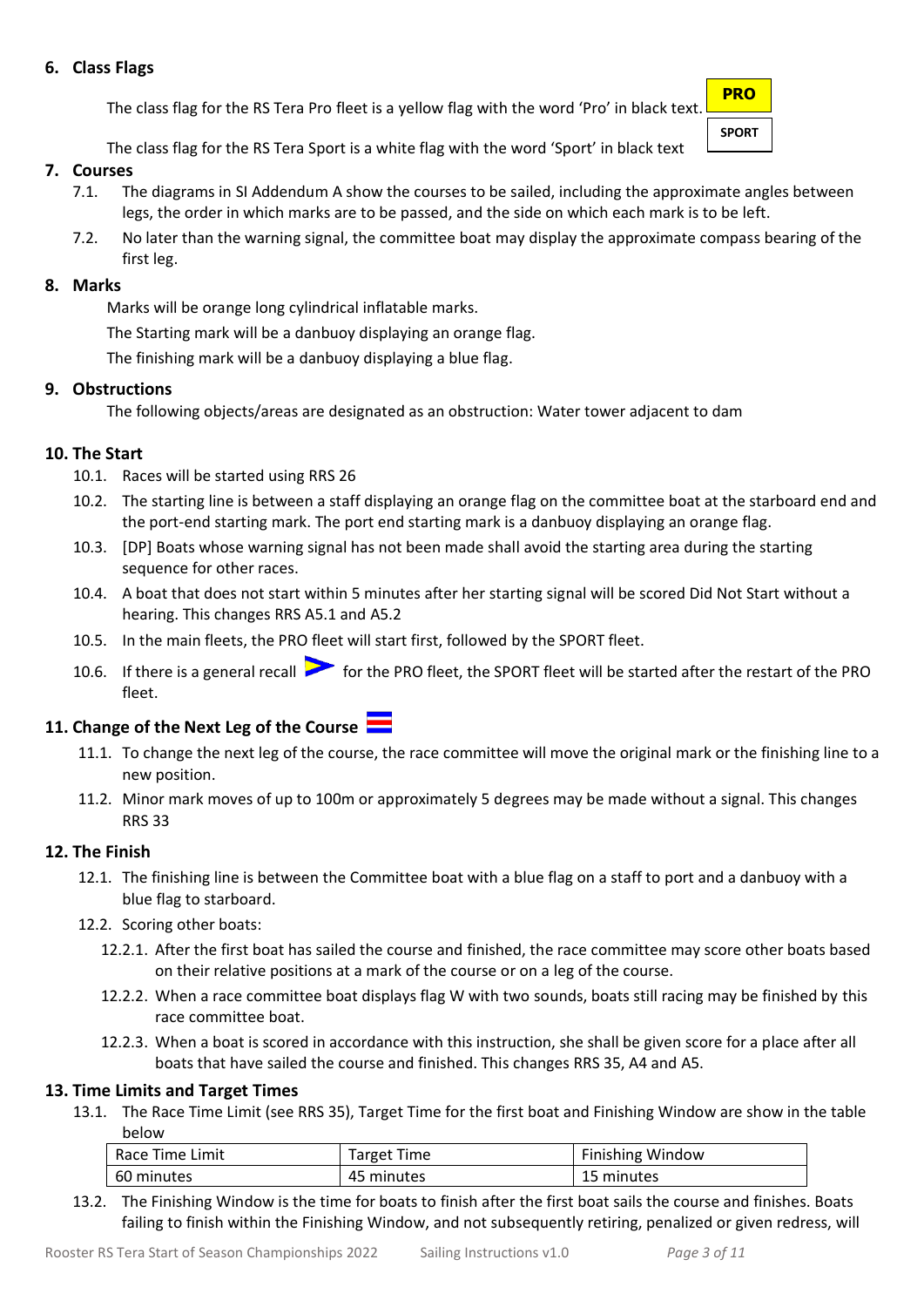be scored Did not finish (DNF) without a hearing. A boat scored DNF shall be scored points for the finishing place one more than the points scored by the last boat that finished within the Finishing Window. This changes RRS 35, A5.1, A5.2 and A10.

13.3. Failure to meet the Target Time will not be grounds for redress. This changes RRS62.1(a)

#### **Hearing Requests**

- 13.4. For each class, the protest time limit is 45 minutes after the last boat in that class finishes the last race of the day or the race committee signals no more racing today, whichever is later. The time will be posted on the official noticeboard.
- 13.5. Hearing request forms are available to be completed from the event registration.
- 13.6. Notices will be posted no later than 30 minutes after the protest time limit to inform competitors of hearings in which they are parties or named as witnesses. Hearing location will be published with the schedule on the official notice board.

#### **14. Replacement of Crew or Equipment**

- 14.1. [DP] Substitution of competitors is not allowed without prior written approval of the Race Committee.
- 14.2. [DP] Substitution of damaged or lost equipment is not allowed unless authorized in writing by the Race Committee. Requests for substitution shall be made to the committee at the first reasonable opportunity, which may be after the race.

#### **15. SAFETY REGULATIONS**

- 15.1. Competitors shall wear a personal flotation device at all times while afloat, except briefly while adjusting clothing or personal equipment. This changes RRS 40. [DP]
- 15.2. A boat that retires from a race shall notify an official boat as soon as possible. A declaration form is available from the race office which must be completed by competitors when ashore. Competitors may also use this form to indicate races which they did not finish (DNF) or in which they took penalty turns. [DP]

#### **16. Berthing**

[DP] Boats shall be kept in their assigned places while in the boat park. Competitors and support persons shall comply with reasonable requests from the Association Beach Team marshals. These marshals will be wearing high-viz vests.

#### **17. Prizes**

- 17.1. Prizes will be given dependent on number of entries, but as a minimum 1st 3rd overall for the Sport and Pro Fleets.
- 17.2. The titles will be awarded as follows:
	- RS Tera Pro Start of Season Champion First RS Tera Pro Overall
		- RS Tera Sport Start of Season Champion First RS Tera Sport Overall
			-
- 
- Club trophy **Club trophy -** Club with best 4 results across Pro & Sport fleets

#### **18. Risk Statement**

Rule 3 of the Racing Rules of Sailing states: "The responsibility for a boat's decision to participate in a race or to continue racing is hers alone."

Sailing is by its nature an unpredictable sport and therefore inherently involves an element of risk. By taking part in the event, each competitor agrees and acknowledges that:

- a) They are aware of the inherent element of risk involved in the sport and accept responsibility for the exposure of themselves, their crew and their boat to such inherent risk whilst taking part in the event;
- b) They are responsible for the safety of themselves, their crew, their boat and their property whether afloat or ashore;
- c) They accept responsibility for any injury, damage or loss to the extent caused by their own actions or omissions;
- d) Their boat is in good order, equipped to sail in the event and they are fit to participate;
- e) The provision of a race management team, patrol boats and other officials and volunteers by the event organiser does not relieve them of their own responsibilities;
- f) The provision of patrol boat cover is limited to such assistance, particularly in extreme weather conditions, as can be practically provided in the circumstances;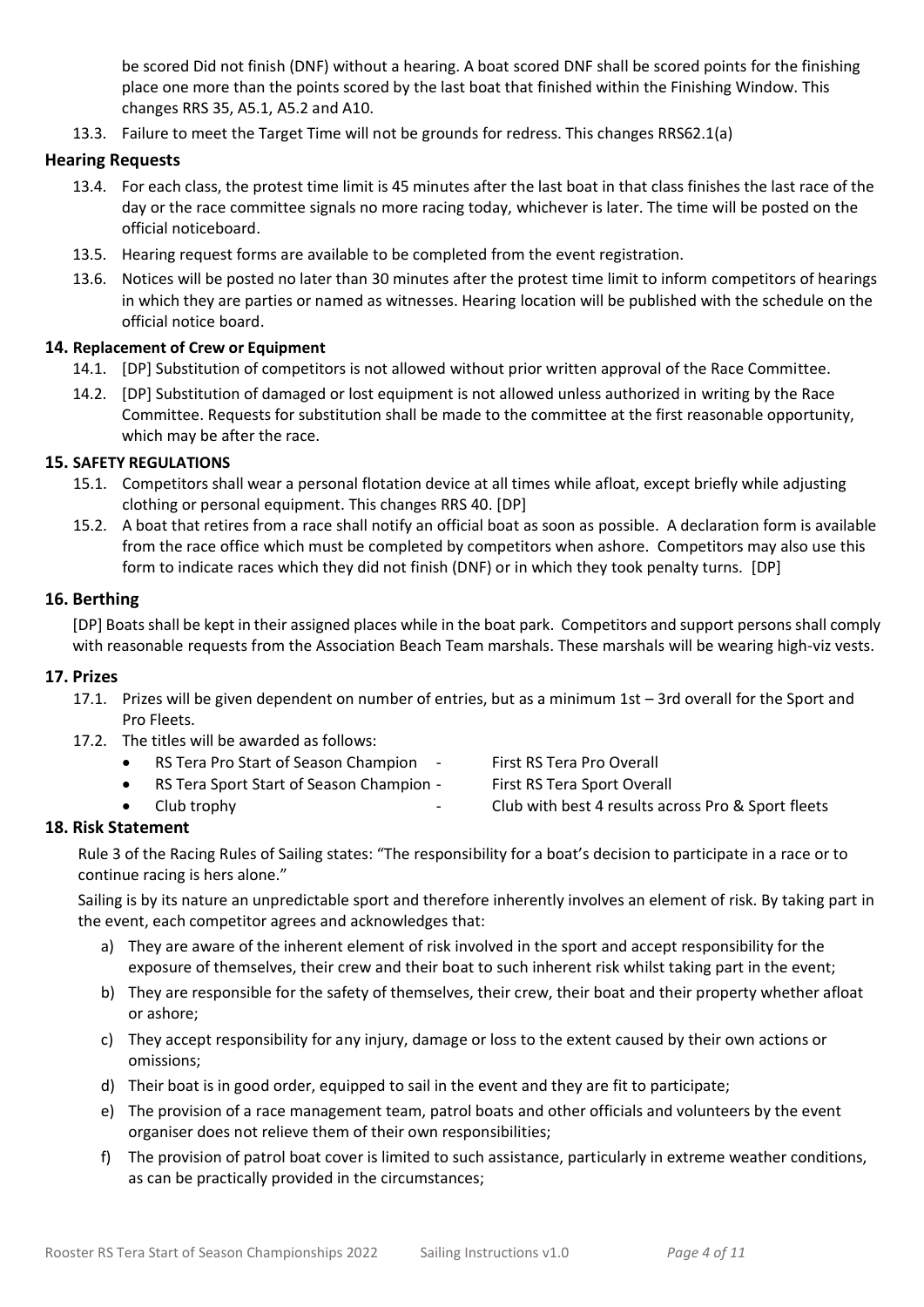g) It is their responsibility to familiarise themselves with any risks specific to this venue or this event drawn to their attention in any rules and information produced for the venue or event and to attend any competitors briefing held for the event.

#### **19. INSURANCE**

Each participating boat shall be insured with valid third-party liability insurance with a minimum cover of £3,000,000 per incident or the equivalent

#### **Club specific info**:

Burton Sailing Club Foremark Reservoir, Repton Road Milton Derby DE65 6EG

e: enquiries@burtonsailingclub.co.uk

#### **UK RS Tera Class Association contact**:

Marcus Collingbourne - Class Development Manager t: 07821 888198 e: rsterasecretary@gmail.com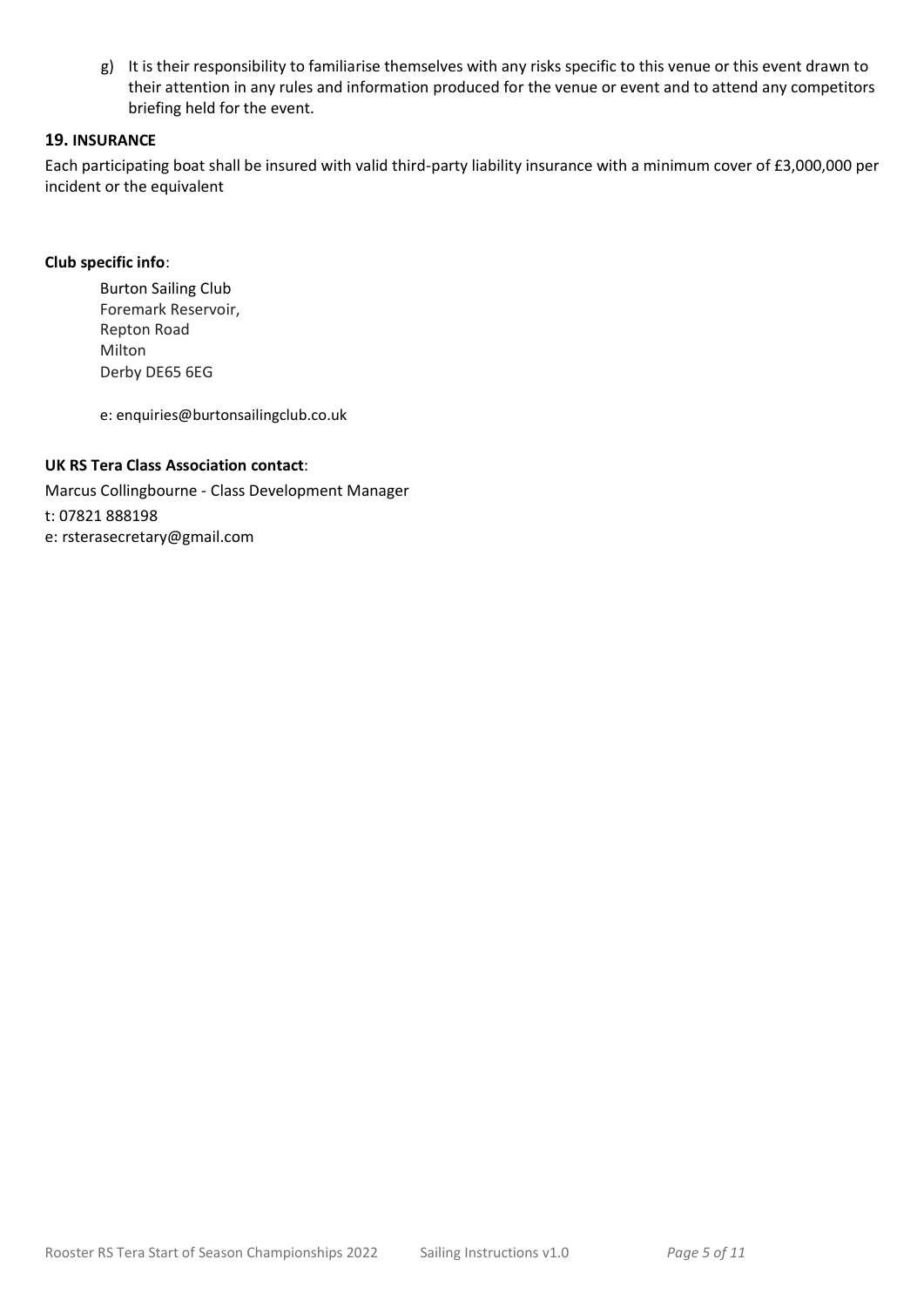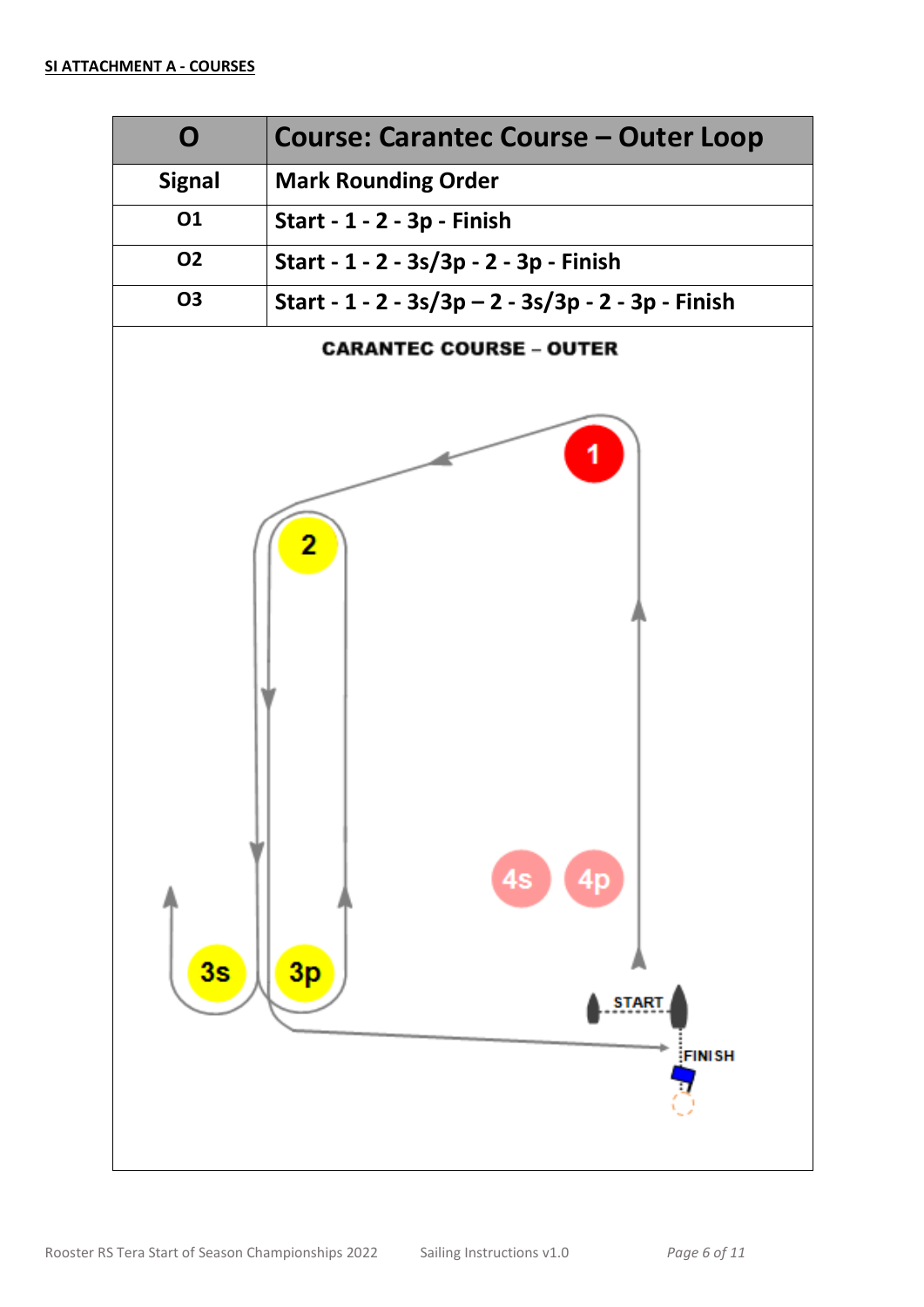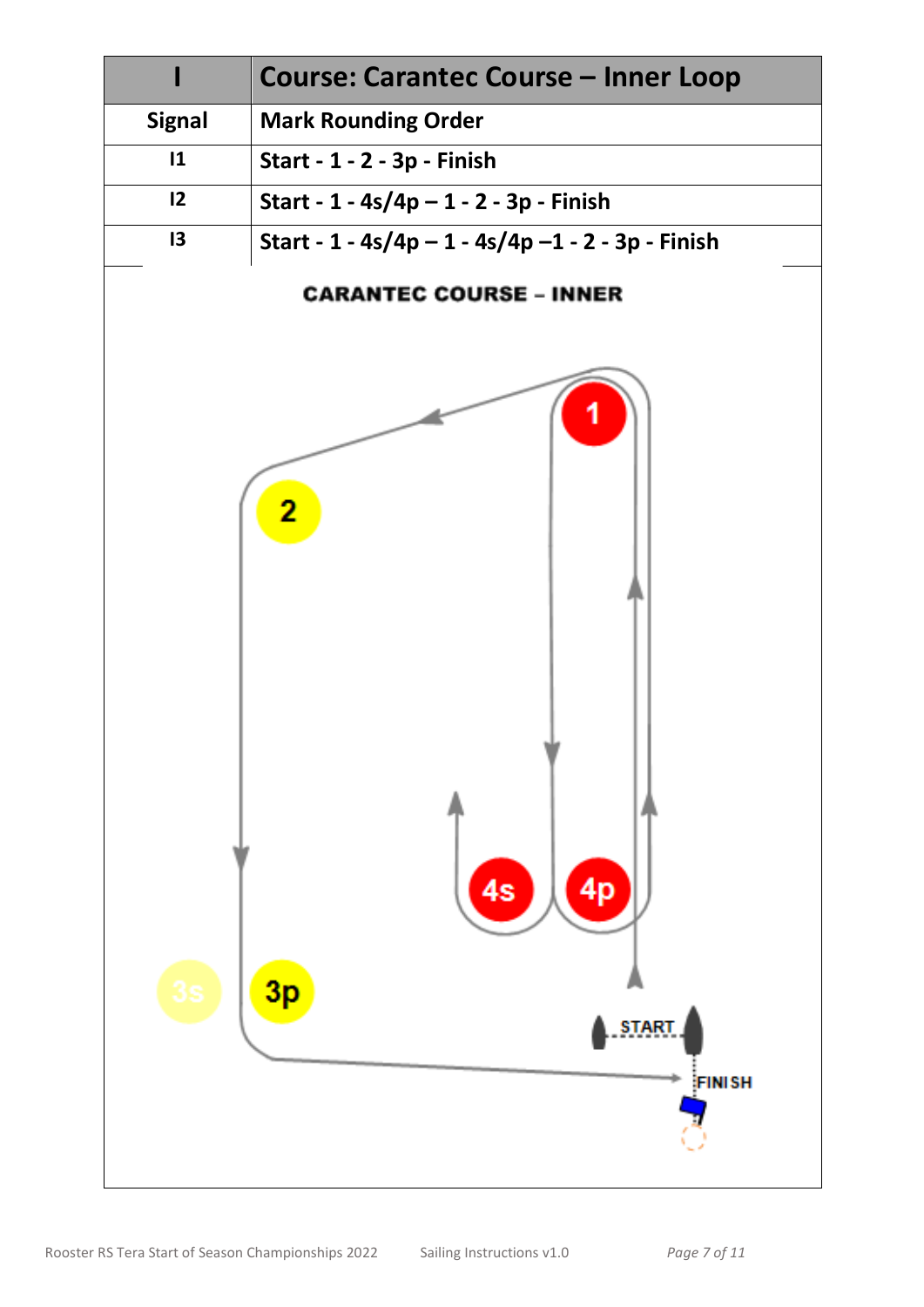#### **SI ATTACHMENT B – EXONERATION PENALTY & ARBITRATION**

#### **B1 Exoneration Penalty**

- B1.1 A boat that may have broken a rule of Part 2 (boat vs boat), or RRS 31 (touching a mark) or 42 (propulsion), may, before the start of any protest about the same incident, notify the race committee that she accepts a 30% scoring penalty as stated in RRS 44.3(c), except that the minimum penalty is two places if that does not result in a score worse than DNF).
- B1.2 This penalty **does not** revers an OCS (On the Course Side) score, a disqualification under RRS 30.3 (Black flag) or a penalty under Appendix P. It is not available for a breach of RRS 2 (Fair sailing) or for gross misconduct under RRS 69. Nor is it available to a boat that caused injury or serious damage, or gained a significant advantage by her breach: in these circumstances, her penalty is to retire.
- B1.3 When an exoneration penalty is accepted:
	- (a) Neither the boat nor the protest committee may revoke or remove the penalty.
	- (b) The boat shall not be penalised further in a protest hearing when the protest committee decides that it was appropriate to the facts found and the applicable rules.

#### **B2 Arbitration**

- B2.1 When a protest or request for redress is lodged, a boat may at the same time request an arbitration, or the protest committee or race committee may offer it.
- B2.2 If the parties and a member of the protest or race committee agree that arbitration is suitable, an arbitrator (who may be that member of the protest committee) will call a hearing. The normal rules for a hearing will apply, except that if the arbitrator decide that a boat that is party to the hearing has broken a rule for which the exoneration penalty is available, the party will be invited to accept that penalty, and, if it is accepted by a protested boat, the protesting boat will be allowed to withdraw the protest, changing RRS 63.1.
- B2.3 When there is not an agreement to use arbitration, or when, after an arbitration, a protest is not withdrawn or the exoneration penalty is not applicable to the facts, there will be a normal protest hearing, at which the arbitrator may be a member of the protest committee. RRS 66 and 70 (reopening and appeal) do not apply to the arbitration decision since this is not a protest committee decision or procedure. A boat may still accept an exoneration penalty at any time before the start of a protest hearing and receive its protection from further penalisation.
- B2.4 When redress is offered and accepted by boats at the arbitration, all parties, the protest committee or race committee may seek to have this reviewed by asking for a full hearing. When redress is offered and not accepted or not offered at all, all parties may ask for the request to be heard before a protest committee.

#### **B3 Advisory Hearing**

B3.1 When there is an incident that will not result in the lodging of a protest or request for redress, a boat, protest committee or race committee may request an advisory hearing and notify any boat involved in the incident. An adviser will then call a hearing to learn what may have happened and will state whether any rule appears to have been broken, and by which boat. A boat may as a result notify the race office that she accepts an exoneration penalty when it applies to the incident, or choose to retire. (She does not have to do this.)

#### **SOME EXPLANATIONS OF THE SYSTEMS IN SI ATTACHMENT B - NB - NOT RULES!!!!!**

If you are involved in an incident on the water - you may want to protest another boat. To do so you must immediately hail 'Protest'. Later you can fill in a protest form and deliver it at the race office before the protest time limit ends.

Many times you can chose between an arbitration or a regular protest hearing. You can read more about that in SI Attachment B, but here are some information about each system: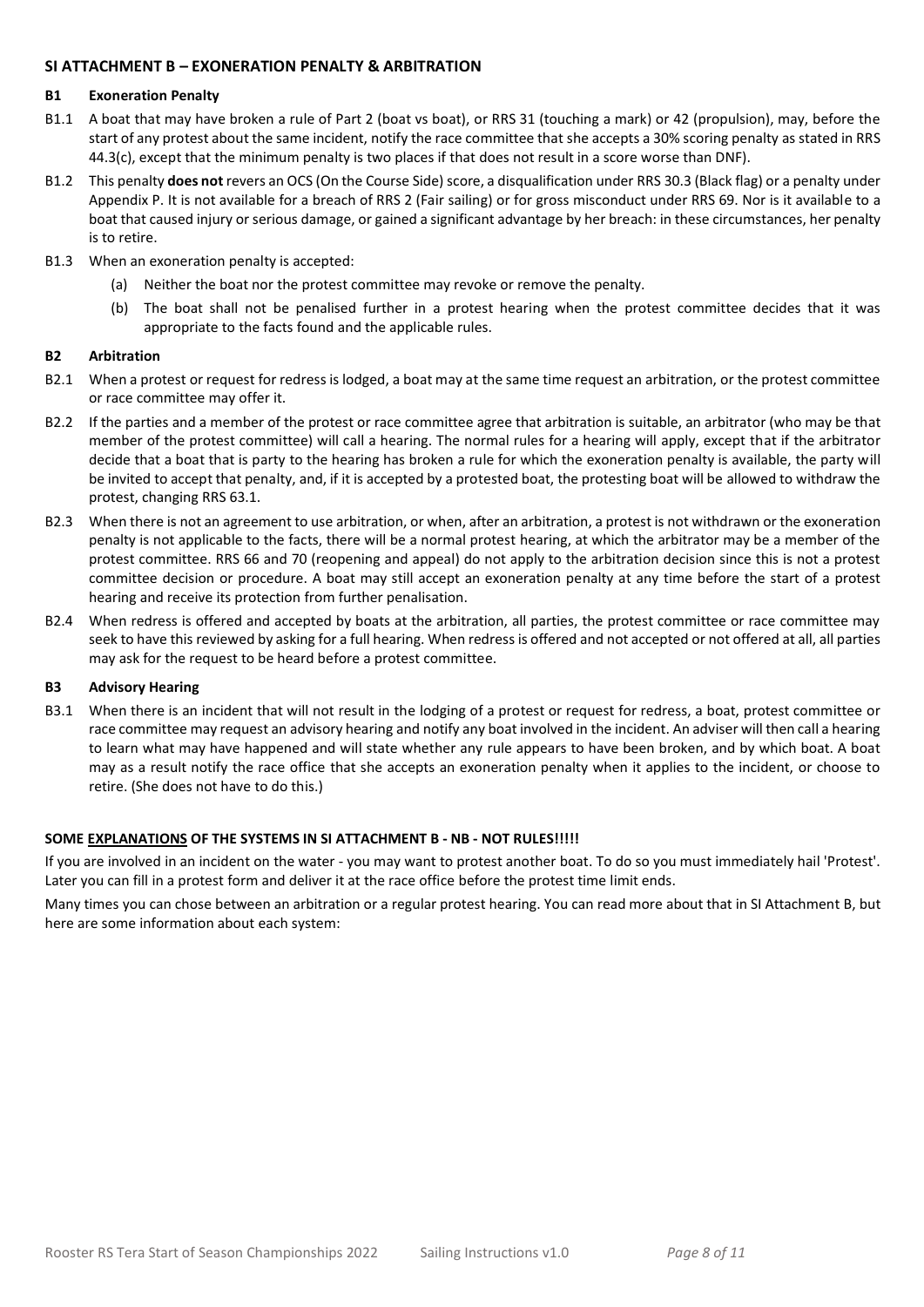| <b>Protest hearing</b>                                                                                                                                                                                                                                                                                                                   | <b>Arbitration</b>                                                                                                                                                                                                                                                                                                                                                                                                                                                                                                                                                                                                                                                                                                                                                                                                                                                                                                                                                                                                        |  |  |
|------------------------------------------------------------------------------------------------------------------------------------------------------------------------------------------------------------------------------------------------------------------------------------------------------------------------------------------|---------------------------------------------------------------------------------------------------------------------------------------------------------------------------------------------------------------------------------------------------------------------------------------------------------------------------------------------------------------------------------------------------------------------------------------------------------------------------------------------------------------------------------------------------------------------------------------------------------------------------------------------------------------------------------------------------------------------------------------------------------------------------------------------------------------------------------------------------------------------------------------------------------------------------------------------------------------------------------------------------------------------------|--|--|
| Sometimes you have to wait before your protest can be<br>heard.<br>There will normally be 3 - 5 judges hearing the protest.<br>٠<br>They will decide whether the protest is valid.<br>$\bullet$<br>If valid, they will hear it.<br>$\bullet$<br>If they find that anybody broke a rule - they will<br>$\bullet$<br>disqualify that boat. | There will normally be 1 judge hearing the protest - and<br>$\bullet$<br>this is much faster than a normal protest hearing.<br>He will decide whether the protest is valid.<br>$\bullet$<br>If valid, he will hear the protest.<br>$\bullet$<br>You cannot bring any witnesses to an arbitration.<br>$\bullet$<br>If the arbitrator finds that anybody broke a rule, he will<br>$\bullet$<br>suggest that the boat that broke a rule accepts an<br>exoneration penalty (30%).<br>If the penalty is accepted, the protestor will be asked to<br>$\bullet$<br>withdraw the protest.<br>If this happens - the case is closed.<br>$\bullet$<br>If this does not happen - the case goes to a normal<br>$\bullet$<br>protest hearing.<br>If a boat has accepted an exoneration penalty in an<br>$\bullet$<br>arbitration - she cannot be penalised further in a<br>hearing about the same incident later on.<br>It an arbitration goes to a full hearing - the decision<br>٠<br>may be the same - but it may also be different. |  |  |
| <b>Advisory hearing</b>                                                                                                                                                                                                                                                                                                                  |                                                                                                                                                                                                                                                                                                                                                                                                                                                                                                                                                                                                                                                                                                                                                                                                                                                                                                                                                                                                                           |  |  |
| If you have been involved in an incident - but you don't want to protest anybody, maybe you want to learn what the<br>$\bullet$<br>rules are in that situation anyway, then you can ask for an advisory hearing.                                                                                                                         |                                                                                                                                                                                                                                                                                                                                                                                                                                                                                                                                                                                                                                                                                                                                                                                                                                                                                                                                                                                                                           |  |  |

- This can be a good way to learn more about situations that happen on the water and nobody will get disqualified or penalised.
- If you are told in an advisory hearing that you did break a rule in the situation you can ask to get a penalty or to retire - but you don't have to.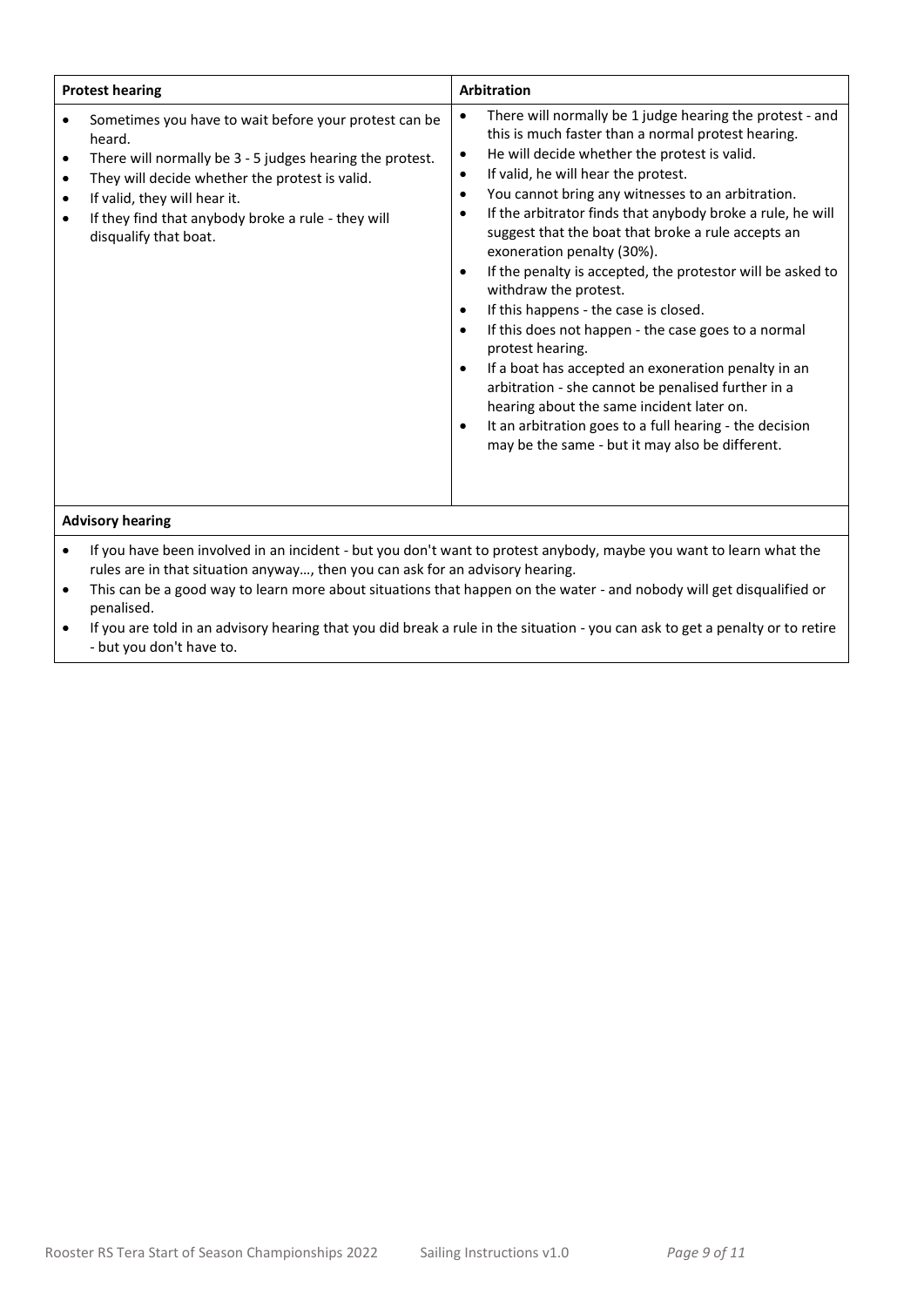# BSC Large event map